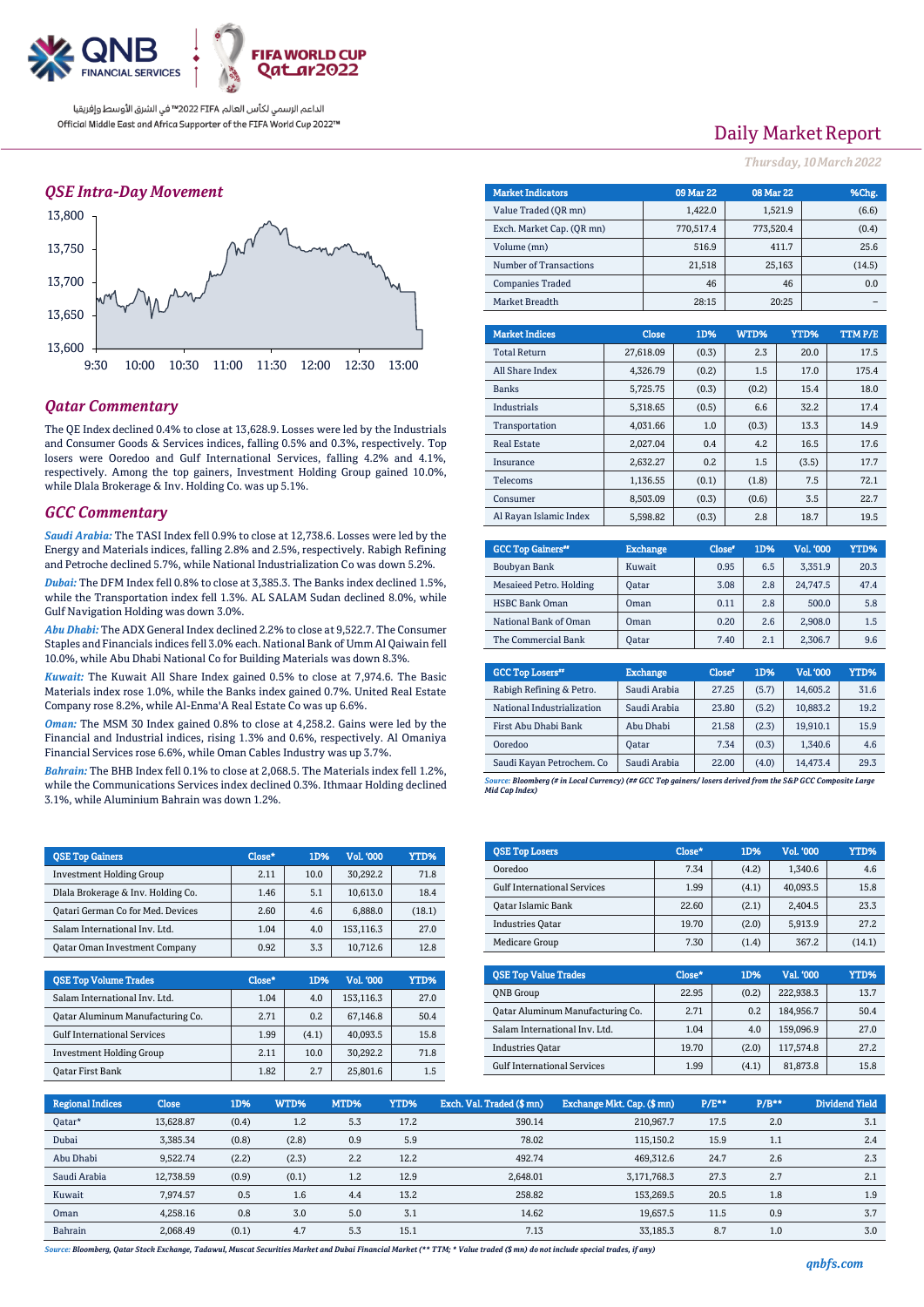

# Daily Market Report

### *Thursday, 10March2022*

#### *Qatar Market Commentary*

- The QE Index declined 0.4% to close at 13,628.9. The Industrials and Consumer Goods & Services indices led the losses. The index fell on the back of selling pressure from Qatari shareholders despite buying support from GCC, Arab and foreign shareholders.
- Ooredoo and Gulf International Services were the top losers, falling 4.2% and 4.1%, respectively. Among the top gainers, Investment Holding Group gained 10%, while Dlala Brokerage & Inv. Holding Co. was up 5.1%.
- Volume of shares traded on Wednesday rose by 25.6% to 516.9mn from 411.7mn on Tuesday. Further, as compared to the 30-day moving average of 256.7mn, volume for the day was 101.4% higher. Salam International Inv. Ltd. and Qatar Aluminum Manufacturing Co. were the most active stocks, contributing 29.6% and 13% to the total volume, respectively.

| <b>Overall Activity</b>        | Buy %* | <b>Sell %*</b> | Net (OR)          |
|--------------------------------|--------|----------------|-------------------|
| Qatari Individuals             | 43.33% | 53.84%         | (149, 509, 734.8) |
| <b>Oatari Institutions</b>     | 14.97% | 19.56%         | (65, 200, 835.3)  |
| Oatari                         | 58.30% | 73.40%         | (214.710.570.1)   |
| <b>GCC</b> Individuals         | 0.44%  | 0.37%          | 946,448.0         |
| <b>GCC</b> Institutions        | 6.83%  | 2.02%          | 68,415,638.9      |
| GCC                            | 7.27%  | 2.39%          | 69,362,086.9      |
| Arab Individuals               | 11.67% | 10.08%         | 22,663,563.0      |
| <b>Arab Institutions</b>       | 0.00%  | 0.00%          |                   |
| Arab                           | 11.67% | 10.08%         | 22.663.563.0      |
| <b>Foreigners Individuals</b>  | 2.90%  | 2.55%          | 5,022,258.9       |
| <b>Foreigners Institutions</b> | 19.86% | 11.59%         | 117,662,661.3     |
| <b>Foreigners</b>              | 22.76% | 14.13%         | 122,684.920.2     |

*Source: Qatar Stock Exchange (\*as a % of traded value)*

### *Earnings Releases, Global Economic Data and Earnings Calendar*

#### Earnings Releases

| <b>Company</b>                          | <b>Market</b> | Currency   | Revenue (mn)<br>402021 | % Change<br><b>YoY</b> | <b>Operating Profit</b><br>$(mn)$ 402021 | % Change<br>YoY | <b>Net Profit</b><br>$(mn)$ 4Q2021 | % Change YoY |
|-----------------------------------------|---------------|------------|------------------------|------------------------|------------------------------------------|-----------------|------------------------------------|--------------|
| Southern Province Cement Co.*           | Saudi Arabia  | <b>SR</b>  | 1,339.0                | $-19.0\%$              | 464.0                                    | $-26.1%$        | 450.0                              | $-26.1%$     |
| Arab Sea Information System Co.*        | Saudi Arabia  | <b>SR</b>  | 57.5                   | 138.2%                 | 10.7                                     | N/A             | 21.5                               | N/A          |
| National Industrialization Co.*         | Saudi Arabia  | <b>SR</b>  | 3.673.1                | 61.7%                  | 2,515.1                                  | N/A             | 1,356.4                            | N/A          |
| Saudi Basic Industries Corp.*           | Saudi Arabia  | <b>SR</b>  | 174,880.0              | 1395.3%                | 33,240.0                                 | 627.4%          | 23,070.0                           | 32857.1%     |
| Jarir Marketing Co.*                    | Saudi Arabia  | <b>SR</b>  | 9.088.3                | $-2.3%$                | 1.061.4                                  | $-3.6%$         | 991.9                              | $-1.1%$      |
| Rabigh Refining and Petrochemicals Co.* | Saudi Arabia  | <b>SR</b>  | 45,638.0               | 108.7%                 | 3,192.0                                  | N/A             | 2.037.0                            | N/A          |
| Alliance Insurance*                     | Dubai         | <b>AED</b> | 304.0                  | $-5.9%$                | $\overline{\phantom{a}}$                 | $\qquad \qquad$ | 41.1                               | $-2.4%$      |
| Eshraq Investments Co.*                 | Abu Dhabi     | <b>AED</b> | 26.2                   | 45.0%                  | 67.3                                     | 370.7%          | 38.4                               | N/A          |

*Source: Company data, DFM, ADX, MSM, TASI, BHB. (\*Financial for FY2021)*

### Global Economic Data

| Date  | <b>Market</b> | <b>Source</b>                     | <b>Indicator</b>                 | Period | <b>Actual</b> | <b>Consensus</b>         | <b>Previous</b> |
|-------|---------------|-----------------------------------|----------------------------------|--------|---------------|--------------------------|-----------------|
| 03/09 | <b>US</b>     | Mortgage Bankers Association      | <b>MBA Mortgage Applications</b> | 4-Mar  | 8.50%         | $\overline{\phantom{0}}$ | $-0.70%$        |
| 03/09 | <b>US</b>     | <b>Bureau of Labor Statistics</b> | <b>JOLTS</b> Job Openings        | Jan    | 11263k        | 10950k                   | 11448k          |
| 03/09 | Japan         | Bank of Japan                     | Money Stock M2 YoY               | Feb    | 3.60%         | 3.50%                    | 3.60%           |
| 03/09 | Japan         | Bank of Japan                     | Money Stock M3 YoY               | Feb    | 3.20%         | 3.10%                    | 3.30%           |
| 03/09 | Japan         | Economic and Social Research I    | GDP Annualized SA QoQ            | 4Q F   | 4.60%         | 5.60%                    | 5.40%           |
| 03/09 | Japan         | Economic and Social Research I    | GDP SA QoQ                       | 40 F   | 1.10%         | 1.40%                    | 1.30%           |
| 03/09 | China         | National Bureau of Statistics     | PPI YoY                          | Feb    | 8.80%         | 8.60%                    | 9.10%           |
| 03/09 | China         | National Bureau of Statistics     | CPI YoY                          | Feb    | 0.90%         | 0.90%                    | 0.90%           |

*Source: Bloomberg (s.a. = seasonally adjusted; n.s.a. = non-seasonally adjusted; w.d.a. = working day adjusted)*

#### Earnings Calendar

| <b>Tickers</b> | <b>Company Name</b>                       | Date of reporting 4Q2021 results | No. of days remaining | <b>Status</b> |
|----------------|-------------------------------------------|----------------------------------|-----------------------|---------------|
| <b>OGMD</b>    | Qatari German Company for Medical Devices | 15-Mar-22                        |                       | Due           |
| <b>MCCS</b>    | Mannai Corporation                        | 16-Mar-22                        |                       | Due           |
| <b>OIGD</b>    | <b>Qatari Investors Group</b>             | 17-Mar-22                        |                       | Due           |
| <b>MRDS</b>    | Mazaya Qatar Real Estate Development      | 17-Mar-22                        |                       | Due           |
| ZHCD           | Zad Holding Company                       | 23-Mar-22                        | 13                    | Due           |

*Source: QSE*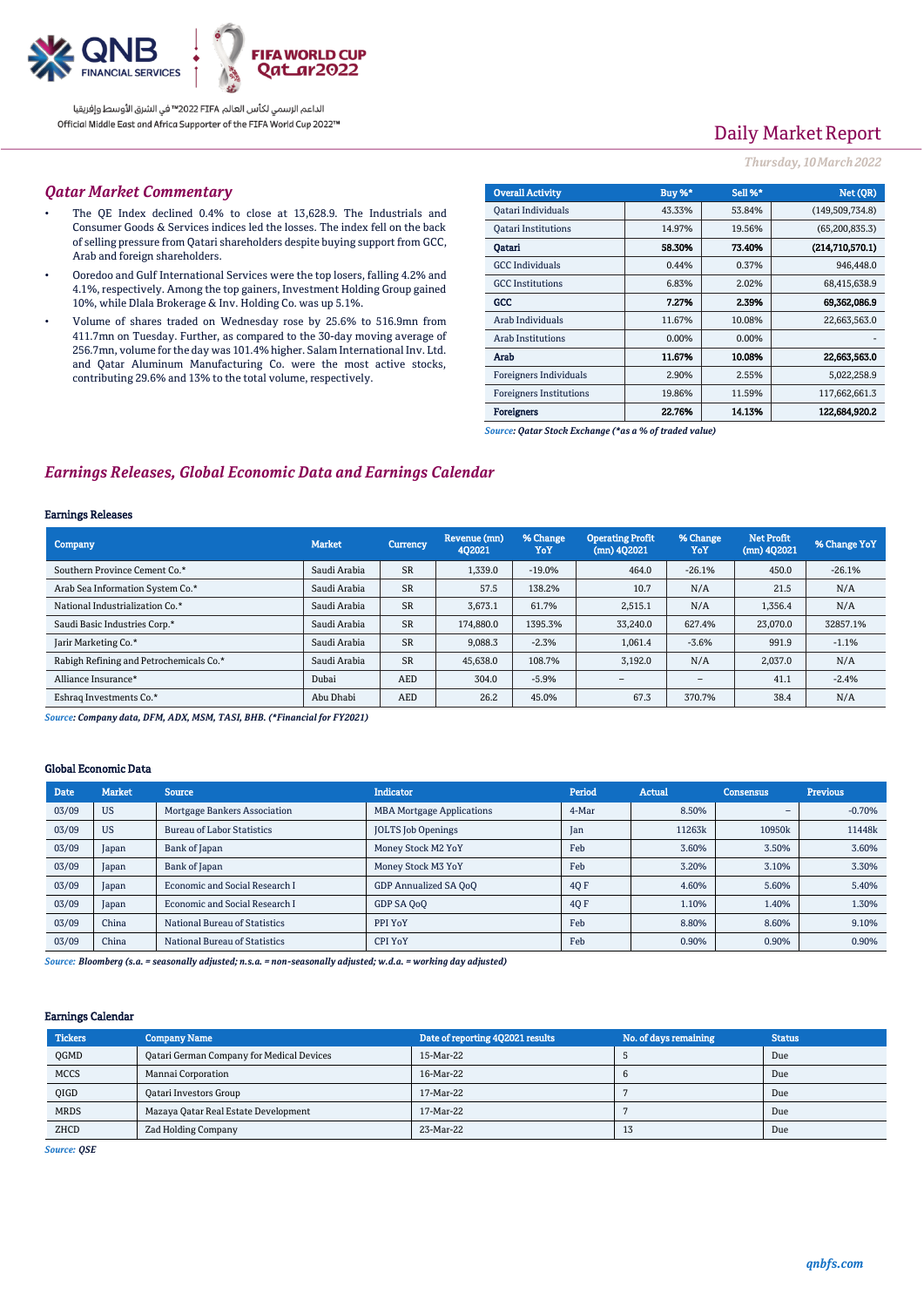

### *Qatar*

- United Development Co. AGM and EGM endorses items on its agenda United Development Co. announced the results of the AGM and EGM. The meeting was held on 09/03/2022 and the following resolutions were approved. i) The Board of Directors' report on the Company's performance, future plans and its financial position for the fiscal year ending December 31, 2021. ii) The Auditor's report, the Company's balance sheet, and the loss and profit accounts, for the fiscal year ending December 31, 2021. Iii) The Company's balance sheet, and the loss and profit accounts, for the fiscal year ending December 31, 2021. iv) The Board of Directors' recommendation regarding the distribution of QR 194,747 million as dividends, equivalent to 5.5 % of the initial value of QR 5.5 for each share. iv) Discharge the members of the Board of Directors from liability for the year ending December 31, 2021 and approve their remuneration. v) Approve Corporate Governance Report for the year 2021. Vi) Appointment of Ernest & Young as External Auditor for the fiscal year 2022 and determining their fees. vii) Board of Directors Elections for the years 2022, 2023, 2024. Regarding AGM Agenda item No (8) please note that (3) seats were allocated to the General Retirement & Social Insurance Authority Retirement as per Article No (99) in Company Law No (11) for the year 2015 and its amendments in law No (8) for the year 2021. As for the rest of the seats the below names were elected as Board Members. Mr. Ali Hussein Alfardan, Shaikh. Faisal bin Fahad Al-Thani, Mr. Ibrahim Jassim Al-Othman, Mr. Abdullaziz Mohammed Al – Mana, Mr. Abdulrahman Saad AlShathri, Mr. Hassan Abdulla Al-Hammadi. As for the UDCD EGM Results, kindly note that the EGM Approved / Endorsed Amending the company's Article of Association to Comply with Company Law Amendments mentioned in Law No (8) for the year 2021 and approved Delegating to the Chairman the Authority to Approve it. (QSE)
- IMF expects Qatar's economic growth to accelerate to 3.2% in 2022 The International Monetary Fund (IMF) expected Real GDP growth of the State of Qatar to accelerate to 3.2 percent in 2022, noting that the North Field LNG expansion project will support growth prospects and further strengthen fiscal and external positions over the medium-term. The report of the 2022 Article IV consultation, which was held between Qatar and the IMF from Feb. 13 to March 1, praised the Qatari authorities swift and decisive response to the COVID-19 crisis which dampened its health and economic impact and paved the way for a speedy recovery. The IMF report underlined that the economic recovery in the State of Qatar is gaining strength on the back of rebounding domestic demand, higher hydro-carbon prices, and the preparation for the 2022 FIFA World Cup, adding that the banking sector remains well-capitalized and liquid, with non-performing loans (NPLs) at relatively low levels. The report noted that the State of Qatar has made commendable progress in advancing structural reforms during the pandemic. It became the first GCC country to abolish Kafala with a mandatory minimum wage and allowances for food and housing. In addition, various reforms have been introduced to boost foreign and private investment and improve productivity and competitiveness. (Peninsula Qatar)
- Alkhaleej Takaful Insurance Company announces the change of venue for the company's general assembly – Alkhaleej Takaful Insurance Company would like to inform you that the annual Ordinary & Extraordinary AGM will be held at the Westin Hotel – Seven Floor - Royal Avenue Hall - on the same date and time instead of the previous location at the Company premises. (QSE)
- QNBK remains most valuable, strongest brand in Qatar Qatar National Bank (QNBK) has retained the title of Qatar's most valuable and strongest brand with a healthy brand value growth of 16 percent to reach \$7.1 billion, according to the latest report by leading brand valuation consultancy Brand Finance. QNBK's impressive performance was also reflected in the Brand Finance Banking 500 2022 ranking, where it moved up to 45th. The brand's growth outpaced the top 50 banking brands in the world, as it consolidated its position as the most valuable banking brand across the MENA region. Every year, leading brand valuation consultancy Brand Finance puts 5,000 of the biggest brands to the test, and publishes nearly 100 reports, ranking brands across all sectors and countries. Qatar's top 10 most valuable and strongest brands are included in the Brand

## Daily Market Report

*Thursday, 10March2022*

Finance Qatar 10 report, while the Middle East's top 150 most valuable and strongest brands are included in the Brand Finance Middle East 150 report. Despite the challenges posed by the pandemic, QNBK continued to provide a high level of service for its customers alongside investing heavily into the development of the brand's digital offering. This focus has allowed QNBK to continue delivering successful campaigns, products, and services and build a strong portfolio that will prime the brand for future growth opportunities and international exposure. (Qatar Tribune)

- Webinar delves into challenges, developments and opportunities in LIBOR transition – On Wednesday, the International Chamber of Commerce Qatar (ICC Qatar) in collaboration with Refinitiv and Ernst & Young, held a webinar on 'Beyond LIBOR: Challenges, Developments and Opportunities in the LIBOR Transition'. The webinar was comprised of keynote presentations from Alexandre Hardouin, Director, Fixed Income Desktop, Refinitiv, Kedar Desai, Director, Financial Services, Ernst & Young Consulting, and Vincenzo Dimase, Global Director, Sales Strategy and Execution, FX & Post Trade Refinitiv. The webinar highlighted the new benchmark rates (SOFR, SONIA, €STR, SARON, TONA, Cash Rate AONIA, Enhanced CORRA, SORA, and HONIA), the techniques to manage the transition, and the next steps to follow. The virtual event was attended by bank representatives, legal experts, and many private companies, including insurance companies and exchange firms. (Qatar Tribune)
- Minister Al Kaabi meets UK's Minister for Energy Minister of State for Energy Affairs HE Saad Sherida Al Kaabi met in Houston, Texas with the Minister for Energy, Clean Growth, and Climate Change H E Greg Hands in the United Kingdom. Discussions during the meeting dealt with bilateral relations in the field of energy between Qatar and the UK and means to enhance them. (Peninsula Qatar)
- Qatar increases Land, Marine crude official prices for April Qatar Energy set the official selling price (OSP) of Qatar Land crude at a \$4.75/bbl premium to Oman-Dubai average for April, according to a posting on its website. That compares with +\$2.65/bbl for March; while Qatar Marine crude OSP differential at +\$3.90/bbl for April vs +\$2.20/bbl for March. (Bloomberg)
- Exponential growth of AI in financial sector The increased adoption of Artificial Intelligence (AI) is trans-forming the way businesses are operating. In the financial sector this technology is shaping the future of banking and how financial services are being delivered, said a senior official during an event. Qatar Financial Centre (QFC) in association with the World Alliance of International Financial Centers (WAIFC) and the World Economic Forum and NVIDIA organised 'Global Webinar Series on AI in Finance: Focus on the Middle East' which discussed the latest implications, trends, strategies, and challenges around the adoption of AI in financial services. Addressing the event, Yousuf Al Jaida, CEO of Qatar Financial Centre (QFC) said, "The adoption of AI is growing at an exponential rate. With a keen focus on developing Qatar's economy, QFC has invested in imparting knowledge that helps our stake-holders leverage technology to improve their position in the market and grow their business." The increased adoption of AI is fundamentally transforming how businesses operate and in the financial sector, AI is essentially shaping the future of banking and how financial services are being delivered, Al Jaidah explained. "AI is increasingly leveraged to create more intuitive and personalised interactions between customers and their finances and with the power of AI financial firms are providing their customers with more convenient and safer ways to access, spend, save and invest their money." (Peninsula Qatar)
- *qnbfs.com* Qatar issues 697 building permits in February – Qatar witnessed a total of 697 building permits issued in February 2022 with Al Wakra, Al Rayyan and Doha municipalities together constituting more than 63% of the total, according to the Planning and Statistics Authority (PSA). On a yearly basis, total building permits issued in the country witnessed a 46.1% decline with Al Rayyan registering 69% plunge, followed by Umm Slal 53.3%, Al Shahaniya 48.5%, Al Shamal 46.7%, Doha 39.9%, Al Khor 35.3%, Al Daayen 26% and Al Wakra 17.5% in February 2022. There was a general 8% decrease month-on-month in the building permits issued in Qatar with Al Rayyan recording 26% shrinkage, Al Khor (25%), Al Shahaniya (19%) and Doha (13%). Nevertheless, Al Shamal witnessed a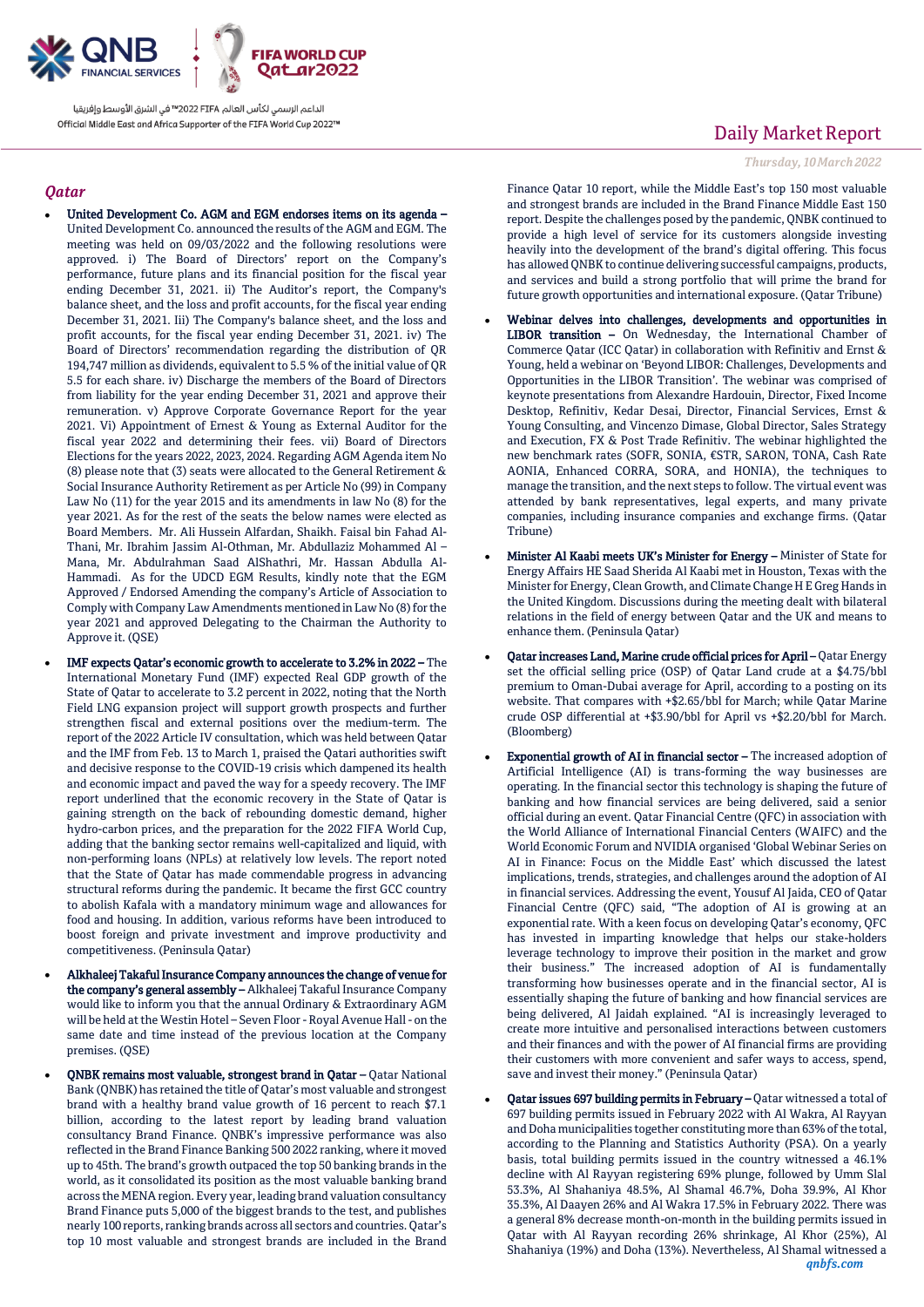

## Daily Market Report

*Thursday, 10March2022*

23% growth, Al Wakra and Umm Slal (9% each) and Al Daayen (1%) in the review period. The building permits data is of particular importance as it is considered an indicator for the performance of the construction sector which in turn occupies a significant position in the national economy. (Gulf-Times.com)

- Thales headquarters, Digital Competence Centre inaugurated in QFZ Qatar Free Zones Authority (QFZA) and Thales held an inauguration ceremony for the Thales headquarters and the newly established Digital Competence Centre in Qatar Free Zones. The Center was inaugurated by Minister of State and Chairman of Qatar Free Zones Authority H E Ahmad bin Mohamed Al Sayed, and Chairman and CEO of Thales Patrice Caine, in the presence of Frederic Sallet CEO of Thales Qatar, as well as members of QFZA and Thales senior management. The inauguration was followed by a tour in Thales' new offices at the Business Innovation Park in Ras Bufontas Free Zone.Building on QFZA and Thales' strategic collaboration agreement signed last year, the new Center will serve as a hub for digital innovation across digital security, mobility, artificial intelligence, and cybersecurity sectors. By fostering partnerships, facilitating the development of local digital competencies and creating skilled jobs, the Center will support the continued growth and development of Qatar's technology sector. (Peninsula Qatar)
- QC Chairman, Armenian Minister of Economy discuss cementing trade and economic cooperation – Qatar Chamber (QC) Chairman Sheikh Khalifa bin Jassim Al Thani yesterday met with Armenia's Minister of Economy HE Vahan Kerobyan.Also present at the meeting were the Ambassador of Armenia to Qatar H E Armen Sargsyan and QC General Manager Saleh bin Hamad Al Sharqi. The meeting touched on reviewing commercial and economic cooperation ties and ways to enhancing them, investment climate in both countries and the possibility of forming partner-ships between private sector companies to develop bilateral trade between Qatar and Armenia. The Armenian Minister called on Qatari businessmen to study the investment opportunities available in his country, noting that Armenia offers plenty of opportunities in many sectors such as agriculture, livestock, tourism, real estate, and advanced technologies. (Peninsula Qatar)
- QIBK introduces Corporate Online Account Opening through its website Qatar Islamic Bank (QIBK), Qatar's leading digital bank, has announced the launch of a service which simplifies the opening of new accounts for Corporate and SMEs. The new Online Corporate Account Opening service is the latest result of QIBK's continuous investment in technology as part of its digital transformation strategy to enable 24/7 access to all its customers. The service eases the process of opening a corporate account, with the bank taking the initiative to digitize the full account opening process. Through this simple and new digital service, the applicant company can now access the digital account opening form, whereby their representative can fill the full form digitally, following a simple step by step approach, upload all the required documents, and submit it to QIBK. QIBK Team will then verify if the application is complete and meets all the requirements, after which the representative will be notified that the form has been approved and they may go with the company's shareholders to the corporate branch and approach the digital account opening service desk to sign the original documents to complete the process in few minutes. (Peninsula Qatar)
- 'Kawader' upgraded to facilitate job seekers The Civil Service and Government Employment Bureau has upgraded the National Employment Platform 'Kawader system', enabling Qatari job seekers to apply for five jobs at a time instead of one job, an official has said."The job seekers were earlier allowed to apply for only one job available at the job portal Kawader but now after upgradation, they can apply for five jobs,' said Zabiya Al Buainain, Director of National Human Resources Development Department. Speaking to Qatar TV, Al Buainain said the job portal has been upgraded in cooperation with the Ministry of Labour and the Ministry of Communication and Information Technology. "The upgraded job portal is also serving employers in a better way, offering suitable jobs, and giving job seekers more options to avail the job opportunities according to their qualifications and interests," said Al Buainain. (Peninsula Qatar)

### *International*

- US job openings slip in January, still close to record highs US job openings fell in January, but remained near record highs as worker shortages persist, a report showed on Wednesday. Job openings, a measure of labor demand, dropped 185,000 to 11.263 million on the last day of January, the Labor Department said in its monthly Job Openings and Labor Turnover Survey, or JOLTS report. Data for December was revised higher to show record 11.448mn job openings instead of the previously reported 10.925mn. (Reuters)
- RICS: UK house prices keep on rising despite squeezed budgets House price growth in Britain hit a new eight-month high in February as the housing market showed little sign of losing momentum amid a growing cost-of-living squeeze, a survey showed on Thursday. The Royal Institution of Chartered Surveyors (RICS) said a net balance of +79% of its members reported a rise in house prices in February, up from +74% in January and its highest since June. A Reuters poll of economists had pointed to a reading of +73%. The report echoed other surveys that show Britain's housing market retained much of its momentum going into 2022, despite the phasing out of temporary tax breaks on property purchases in the second half of 2021. But with household budgets being squeezed by high inflation and imminent tax rises, RICS had doubts about whether the housing market can keep up its recent strength - even though there is scant sign of a slowdown now. "Huge clouds of uncertainty hang over the economic prospects as energy prices continue to surge and the Bank of England grapples with how to manage monetary policy in this challenging environment," said Simon Rubinsohn, RICS chief economist. "Despite all of this, there is little evidence yet that the mood music regarding the expectations for house prices or rents is shifting." Expectations for house price growth in the coming 12 months were strong cross all parts of the United Kingdom, the survey showed. (Reuters)
- Japan's wholesale prices rise at record pace; Ukraine to spur prices further Japan's wholesale inflation accelerated in February at the fastest annual pace in roughly four decades on rising fuel costs, a sign inflationary pressures were building up even before the Ukraine crisis triggered a broad-based surge in commodity prices. The recent war-driven spike in goods prices ranging from oil, metals to grain will likely keep pushing up wholesale prices in a fresh hit to Japan's resource-poor economy, which is heavily reliant on imported raw material, analysts say. "Even if the war in Ukraine ends, sanctions against Russia will remain and keep prices high mainly for fuel," said Takumi Tsunoda, senior economist at Shinkin Central Bank Research Institute. "The rising inflationary pressure adds to pain for Japan's consumption, which was already weak compared to that of Western economies, and may delay the country's recovery," he said. The corporate goods price index (CGPI), which measures the price companies charge each other for their goods and services, jumped 9.3% in February from a year earlier, Bank of Japan (BOJ) data showed on Thurday, marking the fastest annual pace since comparable data became available in 1981. The rise exceeded market forecasts for an 8.7% gain and accelerated from a revised 8.9% gain in January, mainly due to a 34.2% jump in fuel prices. The February index, at 110.7, was the highest level marked since 1985. The war in Ukraine has led to a further spike in fuel and commodity prices, which will likely push consumer inflation closer to the BOJ's 2% target in coming months but also weigh on the fragile economic recovery. Households and retailers may feel the pain of the recent rise in raw material costs throughout most of the year, as the pass-through of raw material price increases come with a lag. (Reuters)

### *Regional*

 Zain Group enters strategic cooperation with other GCC operators to address environmental challenges and enhance sustainability's regional agenda – Zain Group signed a MOU at the Mobile World Congress 2022 in Barcelona along with stc Group, e& formerly known as Etisalat Group, Batelco, du, and Omantel, aiming to accelerate and tighten cooperation to preserve and protect the environment and enhance climate change challenges as well as reduce the carbon footprint through operations. This memorandum comes within the cooperation of major telecom operators in the Gulf Cooperation Council Countries to improve the ICT industry and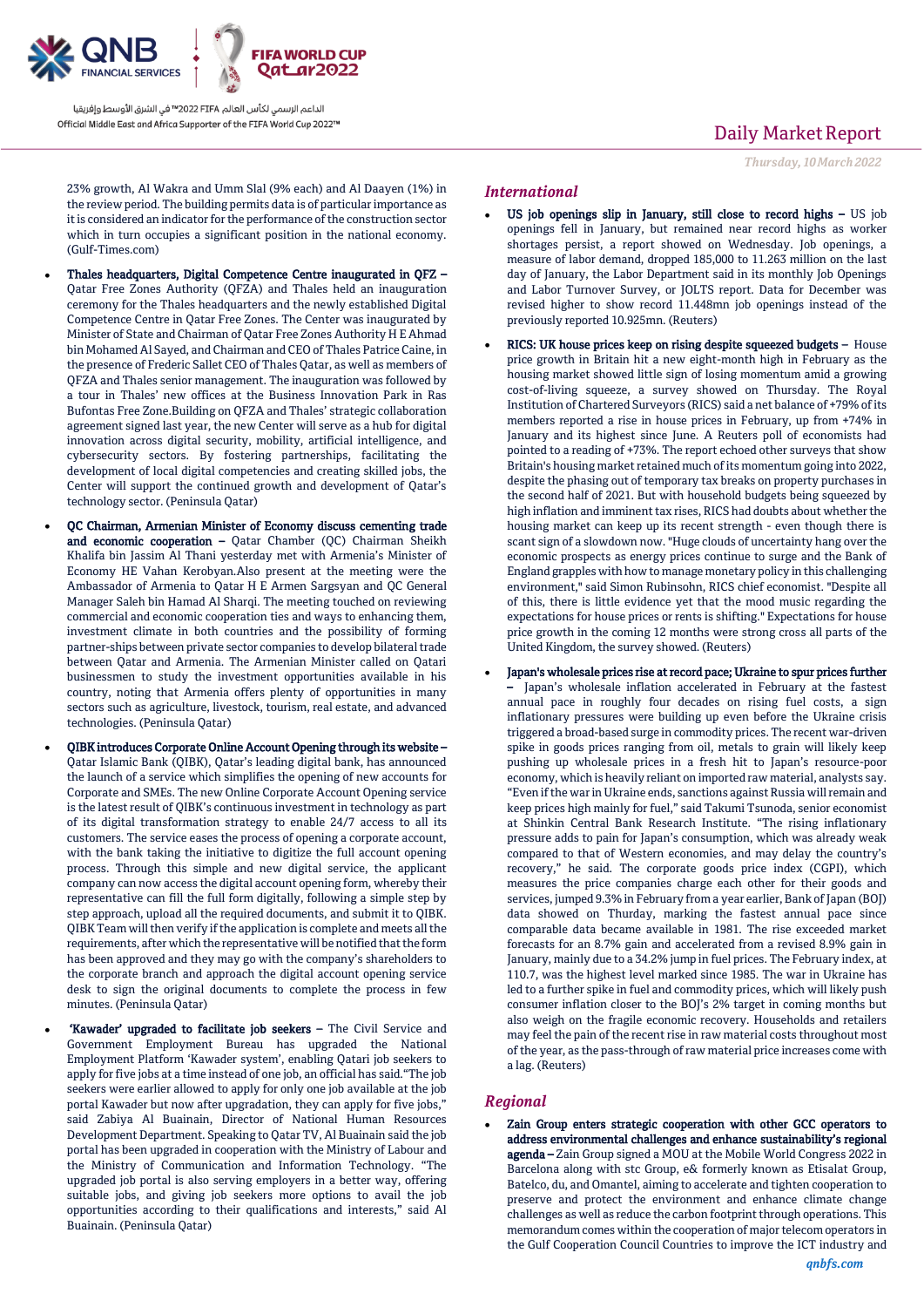

activate their roles in facing environmental challenges, focusing on climate change and advancing the regional sustainability agenda. The MOU aims to accelerate cooperation on climate change and highlight the importance of collaboration to preserve and protect the environment as well as to maintain a sustainable economy. The actions involved include a better understanding of the carbon footprint across operations. The memorandum also seeks to strengthen work across strategic partners and policy makers around necessary measures that contribute to avoiding the climate crisis and achieving sustainable growth. (Bloomberg)

- MedGulf turns to losses in 2021 The Mediterranean and Gulf Insurance and Reinsurance Company (MedGulf) has incurred net losses before Zakat worth SAR 135.58mn in 2021, against profits amounting to SAR 54.90mn in 2020. The loss per share stood at SAR 1.85 in 2021, versus earnings per share of SAR 0.49 in 2020, according to the financial results on Tuesday. Net written premiums (NWP) plunged by 11.64% to SAR 1.40bn in 2021 from SAR 1.58bn in 2020. Meanwhile, the net incurred claims increased by 21.84% YoY to SAR 1.35bn from SAR 1.11bn. It is worth mentioning that during the first nine months (9M) of 2021, MedGulf turned to losses before Zakat worth SAR 5mn, against profits of SAR 42.87mn in the same period in 2020. (Zawya)
- Mawani, Aramco Trading launch ship-to-ship cargo transfer service in Yanbu - The Saudi Ports Authority, also known as Mawani, has launched a ship-to-ship transfer service for petroleum products at the King Fahd Industrial Port in Yanbu, according to an official statement issued on Wednesday. The service has been launched in partnership with Aramco Trading Co. The basic operations include transferring petroleum products from giant oil tankers to smaller vessels in order to re-ship them to different Saudi ports or other destinations. (Zawya)
- Bids invited for key logistics zone project in Saudi Arabia The Zakat, Tax and Customs Authority (ZATCA) has launched the Request for Qualification (RFQ) for the development of a key logistics zone project on a one-million-sq-m area at Jadeedah Arar port in Saudi Arabia in cooperation with the National Center for Privatization & PPP (NCP). Announcing the start of RFQ phase for the key project, ZATCA said the project will be set up under a design, build, finance, operate and transfer model. The deadline for submitting RFQs has been set at April 3. In addition, the project will improve the quality and efficiency of import and export operations through Jadeedah Arar port thus enhancing the level of services provided to travelers. The project grants Saudi Arabia access to the Iraqi market and helps boost trade and economic exchange between the two countries, and establishes itself as a major trading partner. (Zawya)
- Saudi job market bounces back with most employers looking to hire The job market in Saudi Arabia has bounced back from the pandemic slowdown with 79% of employers feeling positive about the outlook for business this year and the majority planning to increase headcount in the next 12 months, according to recruitment firm Hays. A record 80% of employers intend to increase their workforce in 2022, up from the 43% who did so in 2021 and 29% in 2020, according to data from the "Hays Saudi Arabia Salary Guide 2022". The economy of the OPEC's biggest oil producer expanded by 3.3% in 2021 led by a 10.8% rise in oil activities and a 5% increase in non-oil activities, the Saudi General Authority for Statistics said last month. According to government estimates, the Saudi economy is set to grow 7.4% this year. The kingdom's Vision 2030 transformation agenda has plans for almost \$1 trillion worth of infrastructure and real estate projects across the country. This is expected to create new job opportunities. (Zawya)
- Major UAE entities to expand clean energy development Major companies in the UAE announced today a significant initiative that would unlock further development of solar power generation capacity in Abu Dhabi, progress power asset and generation optimization, and decarbonize aluminum production in the country. The companies are Emirates Global Aluminum (EGA), Abu Dhabi National Energy Company (TAQA), Dubai Holding and Emirates Water and Electricity Company (EWEC). The initiative, now subject to further negotiation and regulatory approvals in both Abu Dhabi and Dubai, would advance TAQA and Dubai Holding's growth strategies, see EGA become a leader in the global aluminum industry's drive towards net-zero by 2050, and support EWEC's

## Daily Market Report

*Thursday, 10March2022*

continued development of strategic renewable energy initiatives to reduce the carbon intensity of the energy sector. (Zawya)

- UAE envoy says trade deal with Israel will be signed this month The UAE and Israel will sign a broad trade and investment pact by the end of the month, the Gulf state's Ambassador to Israel said on Wednesday. "The #UAE and #Israel are looking forward to conclude the Comprehensive Economic Partnership Agreement "CEPA" before the end of the month," Mohamed Al Khaja wrote on Twitter. "The UAE remains confident that the CEPA with Israel will serve as a catalyst for even greater economic prosperity." The UAE and Israel formally established ties in 2020. (Zawya)
- ADNOC Distribution launches Voyager green series, a range of 100% plant-based engine oils – ADNOC Distribution launched a new Voyager Green Series range of lubricant products for both petrol and diesel engines, made from 100% plant-based base oil. The new products are part of ADNOC Distribution's overall strategy to continue expanding its sustainable and environmentally-friendly product range. Voyager PX Green is developed specifically for petrol engines and Voyager DX Green for diesel engines. The high-quality blending technology is the first approach in the region to be made entirely from plant-based base oils, showcasing the company's commitment to offering customers more environmentally friendly product options. (Zawya)
- Abu Dhabi's agricultural production hits \$3.73bn in 2020 Abu Dhabi's agricultural production has achieved remarkable growth in terms of volume and value, with the total value of agricultural production reaching about AED13.7 billion in 2020, with an increase of 12% compared to 2019, growing at a compound annual growth rate of 6.5% for 2017-2020. Statistics collected by the Abu Dhabi Agriculture and Food Safety Authority (ADAFSA) in collaboration with the Statistics Centre Abu Dhabi (SCAD), showed that the agricultural production increase resulted in improving the agricultural sector's contribution to Abu Dhabi's GDP to 1.1% last year, compared to 0.8% in previous years. (Zawya)
- Oman: Nation holds strong potential for green hydrogen His Majesty Sultan Haitham bin Tarik, in his address to the Council of Ministers recently, has held up before the nation a vision of the Sultanate of Oman becoming a leading producer and exporter of green hydrogen. It will help not only in decarbonizing the planet, but also leads to optimal utilization of abundant solar energy resources in the country. His Majesty the Sultan has also directed the government to set up a directorate of clean and hydrogen energy under the Ministry of Energy and Minerals, and a company to develop this sector. (Zawya)
- Non-Omanis can now own real estate in Oman As part of the efforts to stimulate the real estate market and attract foreign investments, Dr. Khalfan bin Saeed Al Shueili, Minister of Housing and Urban Planning, issued a ministerial decision allowing the non-Omani investor to own real estate in the Sultanate of Oman. The decision said that the non-Omani investor wishing to obtain a first-class residence card has the right to request a certificate from the Real Estate Registry Secretariat, proving that he purchased one or more housing units with a total value of no less than RO500,000 or a value of no less than 250, 000 if he wishes to obtain a second-class residence card, and the housing unit or housing units must be in places licensed to own for non-Omanis. (Zawya)
- Bahrain: Banks 'edging closer to pre-Covid profitability' Bahrain's banking sector is edging closer to pre-pandemic profitability on the back of economic recovery fueled by higher oil prices and increasing regional activity, says a new report. Releasing a study titled 'Bahrain Banking Sector 2022 Outlook: Edging Closer To Pre-Pandemic Profitability,' S&P Global Ratings yesterday said increased mobility and improved business and consumer sentiment will support a recovery in the kingdom's banking sector. The ratings agency expects credit growth in the kingdom to pick up slightly to 5-6 per cent, supported by the economic recovery with national GDP likely to grow more than 3 per cent this year. Noting the improving business and consumer sentiment, it however says certain sectors like real estate, tourism, and hospitality will take longer to recover. (Zawya)
- S&P: Bahrain's bank sector to benefit from higher rates, credit expansion – Bahrain's banking sector is set to benefit from the expected interest rate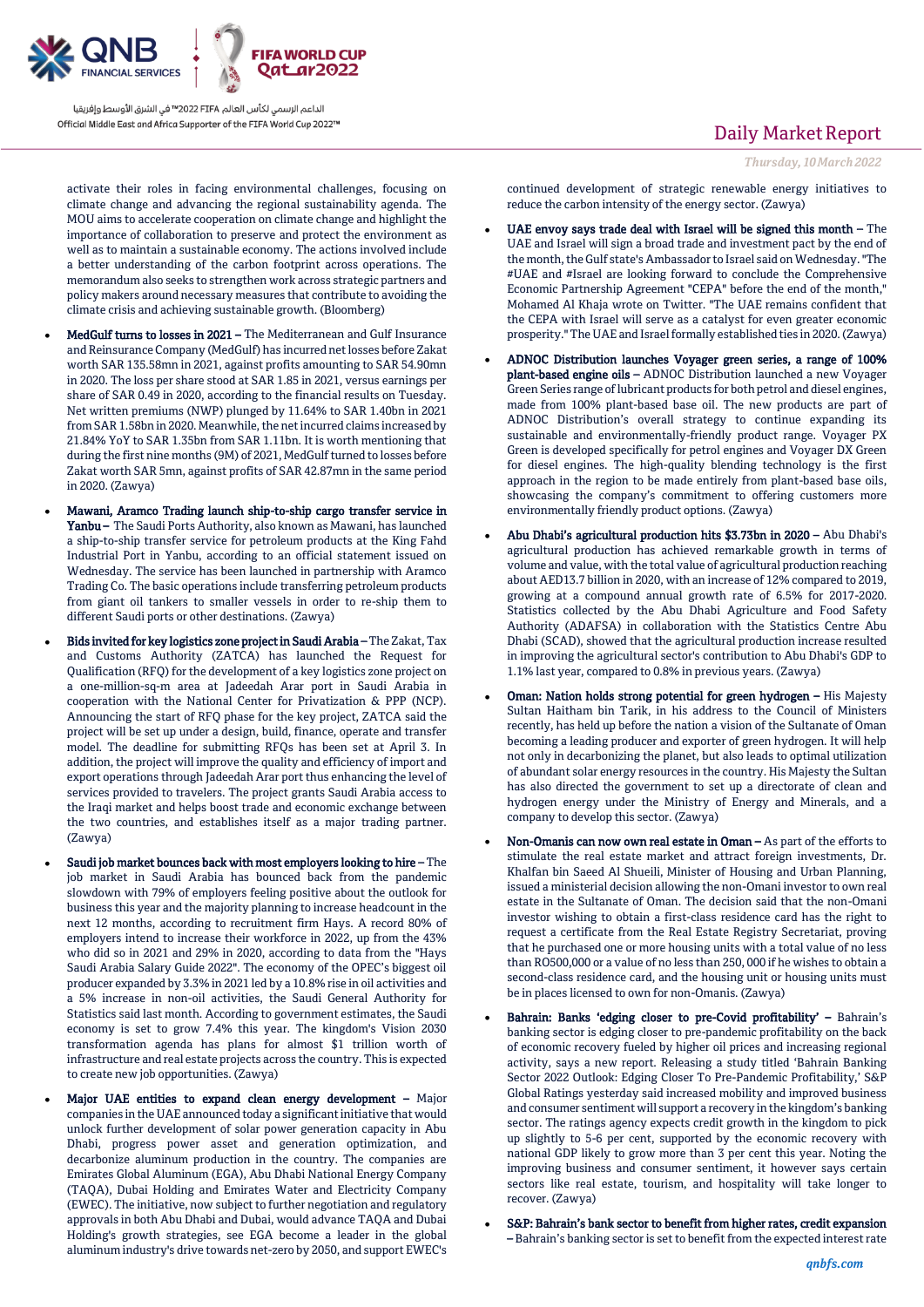

## Daily Market Report

*Thursday, 10March2022*

hikes and overall credit expansion on the back of an improving economic climate. The economy of the GCC's smallest oil producer should continue to recover in 2022 thanks to higher oil prices and increasing regional economic activity, said S&P Global. In on outlook on, the ratings agency said it expects bank credit growth to pick up slightly to 5%-6%, supported by the economic recovery and improving business and consumer sentiment. "The improvement in the economy and corporate activity should prevent further deterioration of banks' asset-quality indicators. We expect some deterioration to come from deferred exposures once the Central Bank of Bahrain's support measures are lifted and loans to companies in still-vulnerable sectors, including real estate, hospitality, and small-to-midsize enterprises, are reclassified," it said. (Zawya)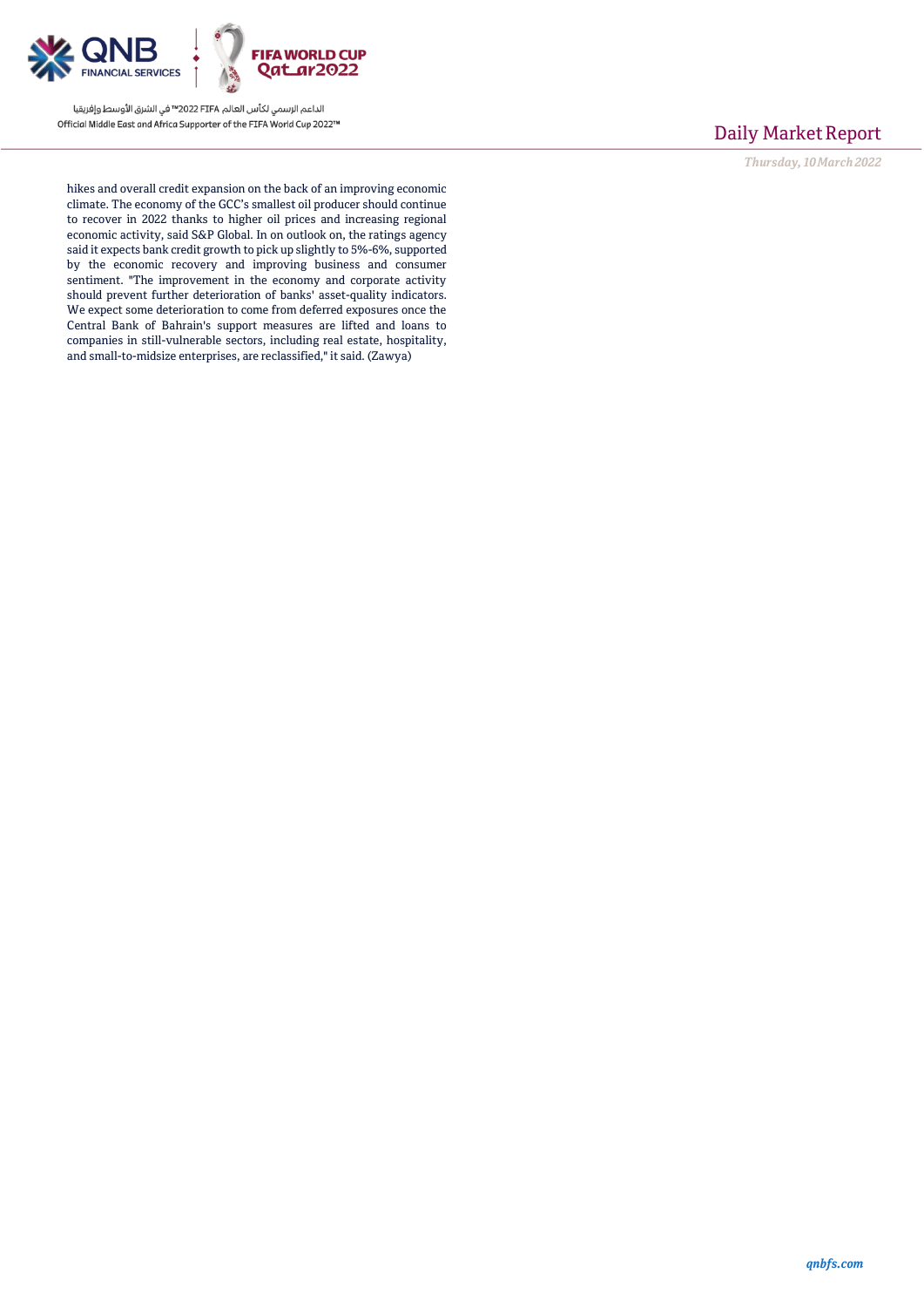

# Daily Market Report

*Thursday, 10March2022*

### *Rebased Performance*



## *Daily Index Performance*



*Source: Bloomberg*

| <b>Asset/Currency Performance</b>    | Close (\$) | 1D%    | WTD%   | YTD%  |  |  |  |
|--------------------------------------|------------|--------|--------|-------|--|--|--|
| Gold/Ounce                           | 1,991.83   | (2.9)  | 1.1    | 8.9   |  |  |  |
| Silver/Ounce                         | 25.78      | (2.4)  | 0.3    | 10.6  |  |  |  |
| Crude Oil (Brent)/Barrel (FM Future) | 111.14     | (13.2) | (5.9)  | 42.9  |  |  |  |
| Crude Oil (WTI)/Barrel (FM Future)   | 108.70     | (12.1) | (6.0)  | 44.5  |  |  |  |
| Natural Gas (Henry Hub)/MMBtu        | 4.51       | (1.3)  | (4.9)  | 23.2  |  |  |  |
| LPG Propane (Arab Gulf)/Ton          | 146.25     | (10.0) | (10.1) | 30.3  |  |  |  |
| LPG Butane (Arab Gulf)/Ton           | 174.25     | (10.1) | (8.4)  | 25.1  |  |  |  |
| Euro                                 | 1.11       | 1.6    | 1.4    | (2.6) |  |  |  |
| Yen                                  | 115.83     | 0.1    | 0.9    | 0.7   |  |  |  |
| GBP                                  | 1.32       | 0.6    | (0.4)  | (2.6) |  |  |  |
| CHF                                  | 1.08       | 0.3    | (1.1)  | (1.6) |  |  |  |
| AUD                                  | 0.73       | 0.7    | (0.7)  | 0.8   |  |  |  |
| <b>USD Index</b>                     | 97.97      | (1.1)  | (0.7)  | 2.4   |  |  |  |
| <b>RUB</b>                           | 120.40     | 0.2    | 0.2    | 61.2  |  |  |  |
| <b>BRL</b>                           | 0.20       | 1.0    | 1.0    | 11.1  |  |  |  |
| Source: Bloomberg                    |            |        |        |       |  |  |  |

*Source: Bloomberg*

| <b>Global Indices Performance</b> | <b>Close</b> | 1D%*  | WTD%* | YTD%*  |
|-----------------------------------|--------------|-------|-------|--------|
| <b>MSCI</b> World Index           | 2,881.78     | 3.0   | (0.5) | (10.8) |
| DJ Industrial                     | 33,286.25    | 2.0   | (1.0) | (8.4)  |
| S&P 500                           | 4,277.88     | 2.6   | (1.2) | (10.2) |
| NASDAQ 100                        | 13,255.55    | 3.6   | (0.4) | (15.3) |
| STOXX 600                         | 434.45       | 6.1   | 4.6   | (13.2) |
| <b>DAX</b>                        | 13,847.93    | 9.4   | 7.4   | (14.5) |
| <b>FTSE 100</b>                   | 7,190.72     | 3.6   | 2.6   | (5.2)  |
| <b>CAC 40</b>                     | 6,387.83     | 8.6   | 7.0   | (13.0) |
| Nikkei                            | 24,717.53    | (0.5) | (5.7) | (14.6) |
| <b>MSCI EM</b>                    | 1,090.67     | (0.5) | (4.7) | (11.5) |
| <b>SHANGHAI SE Composite</b>      | 3,256.39     | (1.1) | (5.5) | (10.0) |
| <b>HANG SENG</b>                  | 20,627.71    | (0.7) | (5.9) | (12.1) |
| <b>BSE SENSEX</b>                 | 54,647.33    | 3.2   | 0.7   | (8.4)  |
| Bovespa                           | 113,900.30   | 3.6   | 0.8   | 20.8   |
| $RTS^*$<br>$\sim$ $\sim$          | 936.94       | 0.0   | 0.0   | (41.3) |

*Source: Bloomberg (\*\$ adjusted returns; #Market was closed on March 09, 2022)*